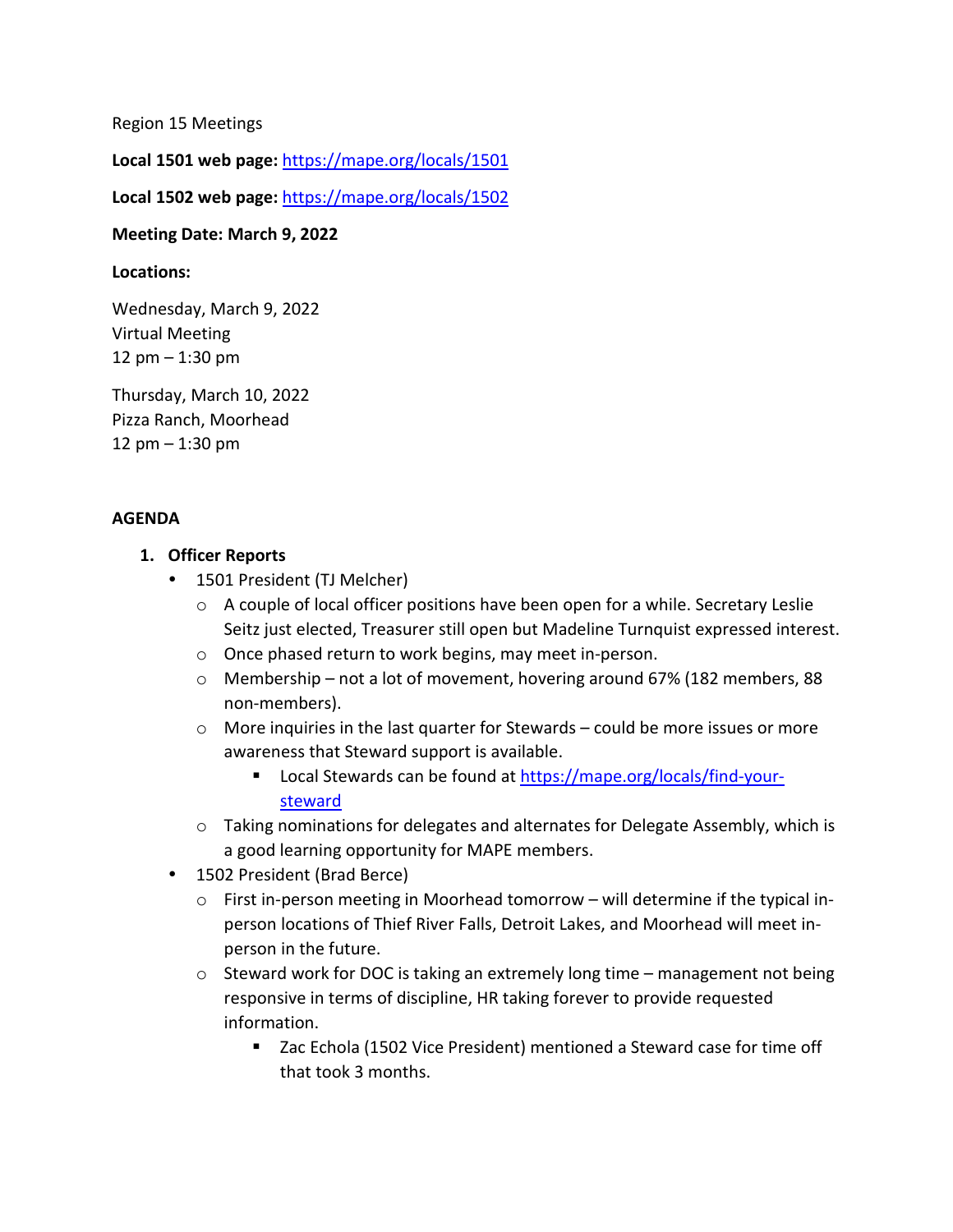- 1502 Treasurer (Larry Moe)
	- $\circ$  Shared budget document for 2022 noting membership income, door prizes, and reimbursement for delegate assembly line items.
		- Patricia Hartshorn motioned, Amanda Stegmaier seconded to approve the budget. Passed by consensus.
	- o Larry motioned to increase number of door prizes from 5 to 10.
		- Discussion of concerns from Amanda Stegmaier (1502 Membership Secretary) related to attendance versus union involvement.
		- Motion was withdrawn.
	- o Checkbook audit went fine.
- 1501 Treasurer (TJ Melcher)
	- o No budget for this year created yet.
		- Bryan talked to Todd Maki (outgoing Statewide Treasurer, now MAPE Operations Director) and he stated Local can copy budget completed from last year.
	- $\circ$  Separate discussion of local officers being able to be reimbursed for membership dues.
- 1501 Secretary (TJ Melcher)
	- o As mentioned before, Leslie Seitz from DOT newly elected as Secretary
- 1502 Secretary (Nicole Anderson)
	- o Mentioned Zoom chat messages related to meeting attendance and union involvement in previous motion. Overall feeling of encouraging attendance is great, but also want to provide for those that participate in MAPE activities.
- 1501 Membership Secretary (Kathryn Kingsland)
	- o No further update from TJ above.
	- $\circ$  Sending out welcome emails to new hires as mentioned in previous meetings.
	- $\circ$  TJ asked about results from membership drive think they got two members definitely from that effort.
	- o Zac mentioned Membership Secretary statewide meetings and trainings are held monthly.
- 1502 Membership Secretary (Amanda Stegmaier)
	- $\circ$  As of March 8, 2022 there are 211 members (69.64%), 92 non-members (30.36%); above state level of 68.05% (10,396 members and 4,882 nonmembers).
	- $\circ$  Not worried about the numbers right now because we have many recent new hires and a lot of people wait until their probation period is over to join.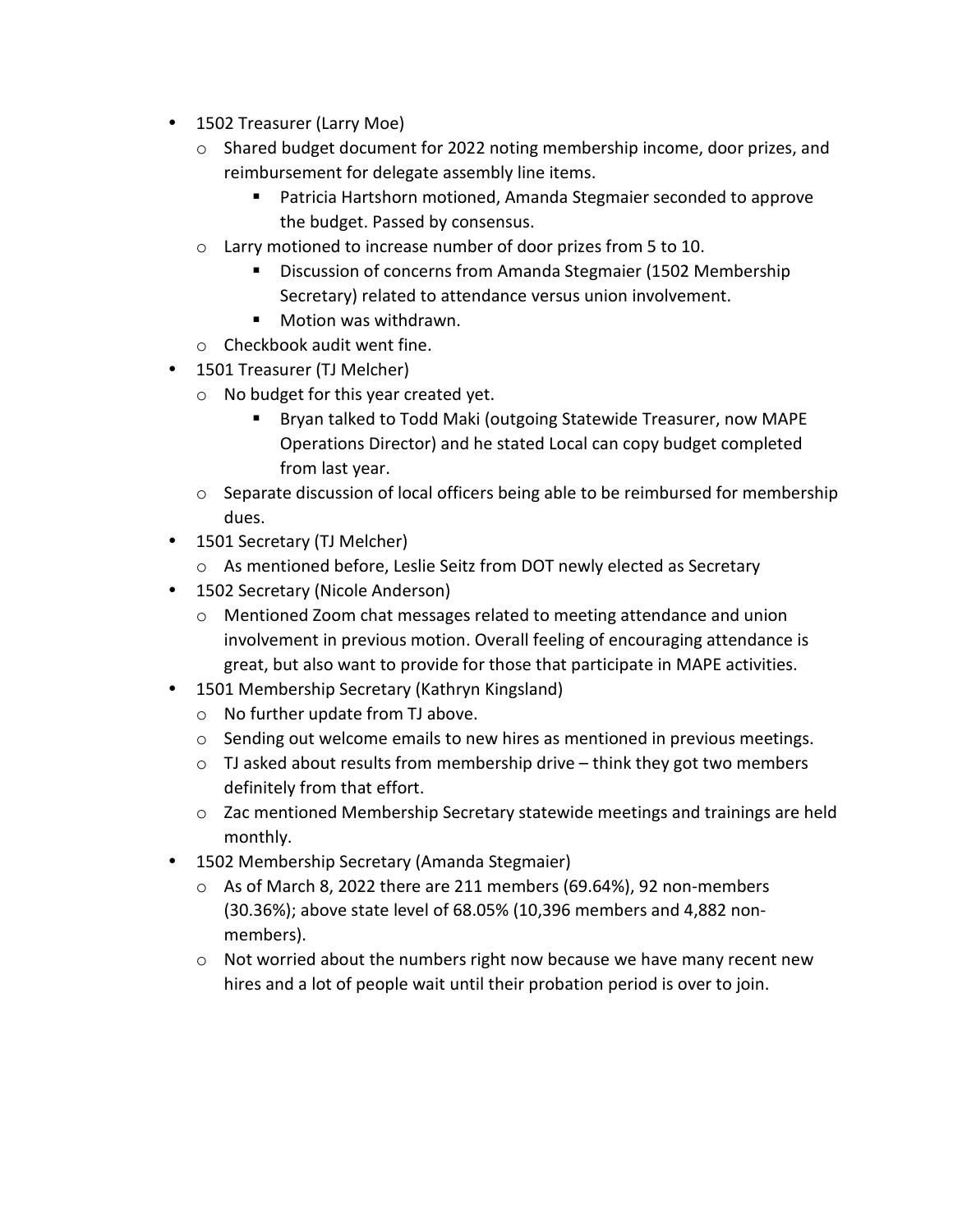## **2. Regional Director Report (Bryan Kotta)**

- MAPE Strategic Plan
	- $\circ$  Finalizing soon next Friday or next month's meeting. MAPE hired an external company which provided a template to begin with. Very good process, quite useful.
	- o Comment from Chet Bodin the engagement session held in the fall had good turnout to provide input on the plan from members in northern Minnesota.
	- o Mentioned Minneapolis Federation of Teachers strike link for donations if interested

[\(https://workingpartnerships.betterworld.org/campaigns/minneapolis](https://workingpartnerships.betterworld.org/campaigns/minneapolis-federation-teachers?fbclid=IwAR0yQpK08AHSc6gOmwLy__HZc-rkUmby00Xr2lte3bDyL8JOW4tyP-acEI4)[federation-teachers?fbclid=IwAR0yQpK08AHSc6gOmwLy\\_\\_HZc](https://workingpartnerships.betterworld.org/campaigns/minneapolis-federation-teachers?fbclid=IwAR0yQpK08AHSc6gOmwLy__HZc-rkUmby00Xr2lte3bDyL8JOW4tyP-acEI4)[rkUmby00Xr2lte3bDyL8JOW4tyP-acEI4\)](https://workingpartnerships.betterworld.org/campaigns/minneapolis-federation-teachers?fbclid=IwAR0yQpK08AHSc6gOmwLy__HZc-rkUmby00Xr2lte3bDyL8JOW4tyP-acEI4).

- Telework agreements Get one if you are teleworking, it is in your best interest to have a written agreement.
	- o Forms are different per agency, talk to your HR office.
- Membership Recruitment Planning Retreat, March 17th
	- o <https://mape.org/events/mape-membership-planning-retreat>
- Vacant officer positions
	- o Bryan nominated each 1502 officer for another term.
	- $\circ$  If you have interest in any of the positions, please contact JoDee Haugrud [\(haugrud@mnstate.edu\)](mailto:haugrud@mnstate.edu) for either Local. Nominations close Thursday, March 17.

## **3. Local Elections**

Discussed earlier.

### **4. Negotiations Update**

- New contract is on website [\(https://mape.org/contract\)](https://mape.org/contract).
- Lobby week (Chet Bodin, member statewide Political Council)
	- o Update from meetings with state senators and representatives doesn't sound like Sen. Mark Johnson (Senate District-01), Sen. Justin Eichorn (SD-05) will vote for it. Nicole mentioned Sen. Kent Eken (SD-04), Representative Heather Keeler (House District-04A), and Rep. Paul Marquart (HD-04B) are likely to vote 'Yes'.
	- o Encourage members to reach out to their legislators to vote 'Yes' on the contracts bill.
	- o More formal report after this week concludes.
- Political Council looking at different Senate districts for electing potential senators that are more labor-friendly.
	- o MAPE PAC [\(https://mape.org/committees/mape-pac\)](https://mape.org/committees/mape-pac) will identify candidates to endorse and Political Council will organize door-knocking, other efforts.